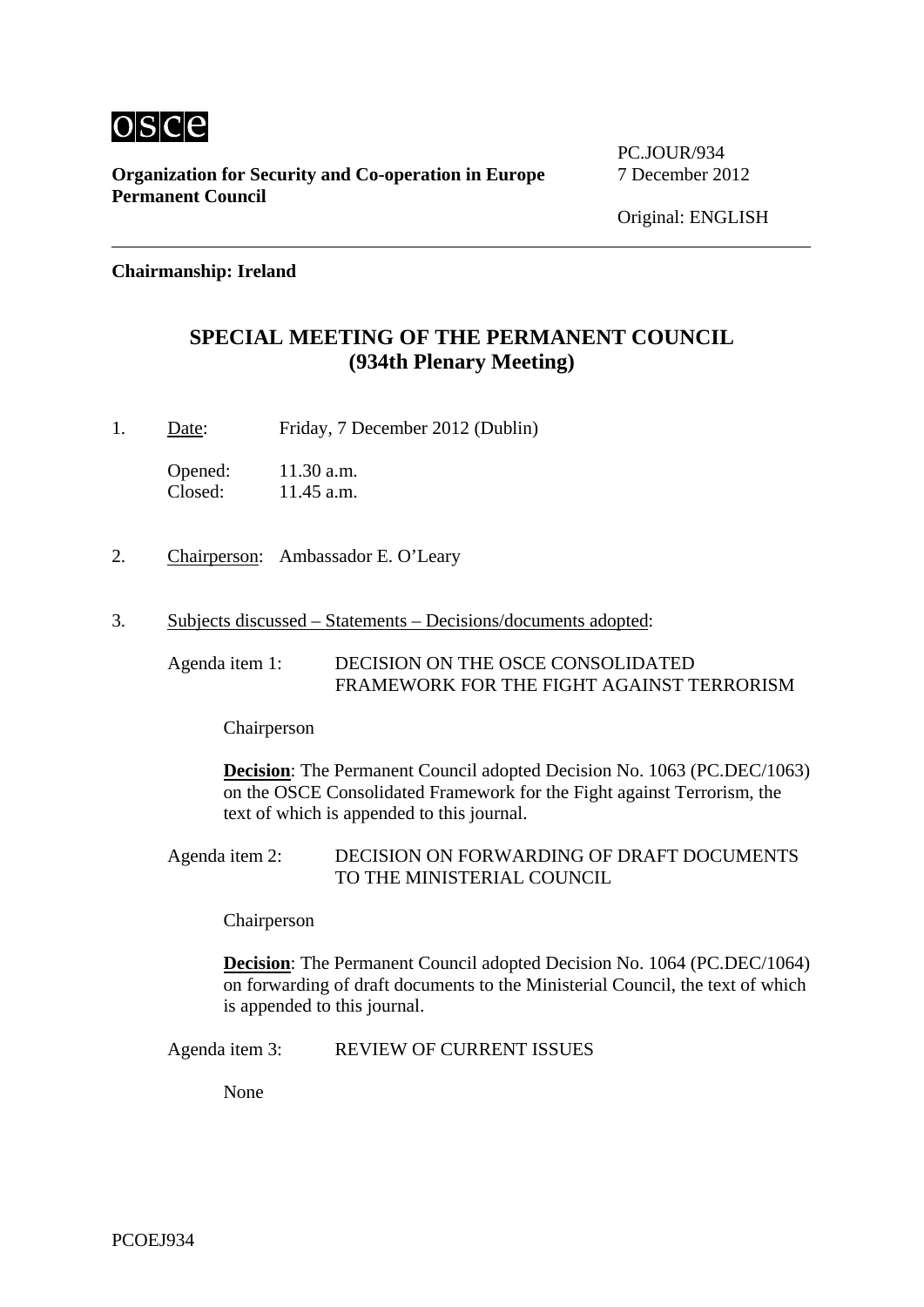Agenda item 4: ANY OTHER BUSINESS

- (a) *Ministerial Council decision on the OSCE Helsinki+40 Process*: OSCE Parliamentary Assembly, Chairperson
- (b) *Organizational matters*: Chairperson
- 4. Next meeting:

Thursday, 13 December 2012, at 10 a.m., in the Neuer Saal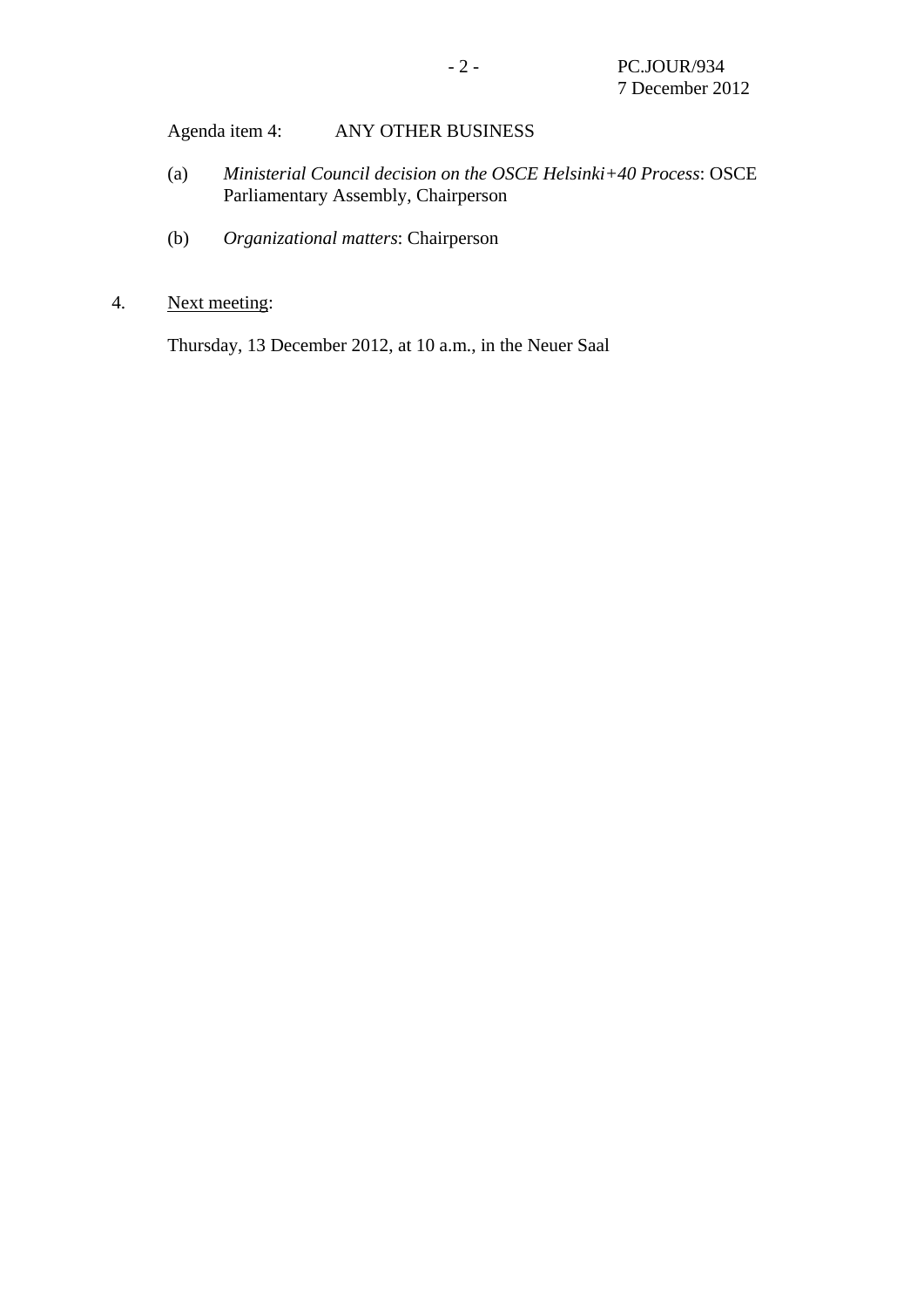

**Organization for Security and Co-operation in Europe** 7 December 2012 **Permanent Council** 

PC.DEC/1063

Original: ENGLISH

**934th Plenary Meeting**  PC Journal No. 934, Agenda item 1

#### **DECISION No. 1063 OSCE CONSOLIDATED FRAMEWORK FOR THE FIGHT AGAINST TERRORISM**

The Permanent Council,

 Recognizing the leading role of the United Nations in the international efforts against terrorism and calling for the implementation of the global framework for the fight against terrorism,

 Reaffirming OSCE norms, principles and commitments, starting from the Helsinki Final Act, the Charter of Paris and all the other OSCE documents, relevant in this field, to which we have agreed,

 Recalling the 2001 OSCE Bucharest Plan of Action for Combating Terrorism and reaffirming its relevance as a founding and guiding document of the OSCE in the field of combating terrorism,

 Mindful of the OSCE Charter on Preventing and Combating Terrorism (2002), the OSCE Ministerial Statement on Supporting the United Nations Global Counter-Terrorism Strategy (2007), and Ministerial Council Decision No. 10/08 on Further promoting the OSCE's action in countering terrorism,

 Reaffirming the OSCE Strategy to Address Threats to Security and Stability in the Twenty-First Century (2003), which identifies terrorism as one of the most important causes of instability in the current security environment,

 Guided by the Astana Commemorative Declaration (2010), in which the OSCE Heads of State or Government undertook to achieve greater unity of purpose and action in facing new and emerging transnational threats, as well as Ministerial Council Decision No. 2/09 on Further OSCE efforts to address transnational threats and challenges to security and stability,

 Reiterating the participating States' unequivocal condemnation of terrorism in all its forms and manifestations, their firm rejection of the identification of terrorism with any race, ethnicity, nationality or religion, and their common determination to combat all acts of terrorism, without exception, as the most serious crimes,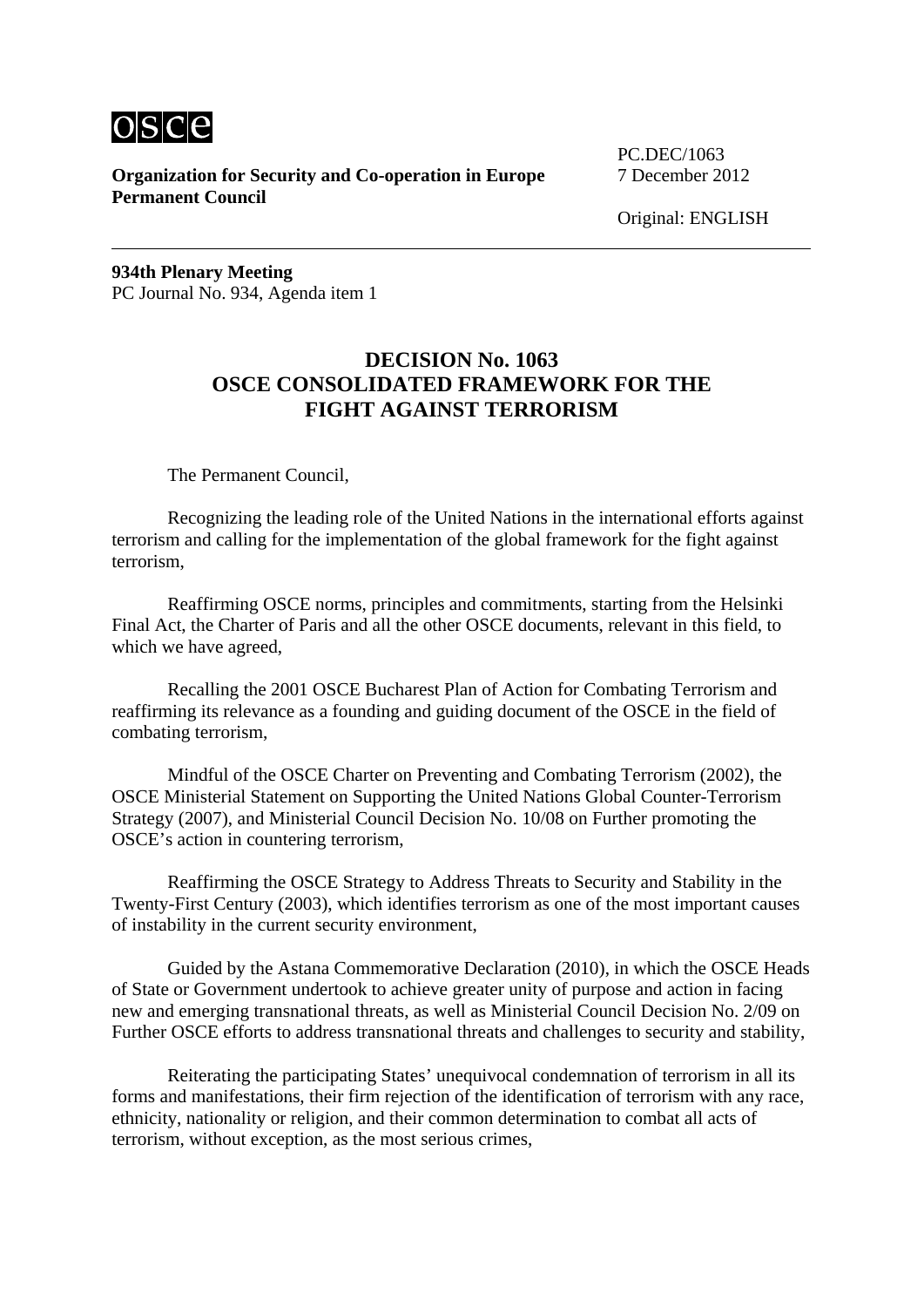Highlighting the OSCE's concept of comprehensive, co-operative, equal and indivisible security and its relevance with regard to countering terrorism,

 Reaffirming the participating States' commitment to take the measures needed to protect everyone within their jurisdiction against terrorist acts and the need for all actions to be conducted in compliance with the rule of law and with all obligations under international law, including international human rights, refugee and humanitarian law,

 Reaffirming that the prevention and combating of terrorism is of key importance for the OSCE and commending the development, since the adoption of the Bucharest Plan of Action, of the OSCE's contribution to international efforts against terrorism under the aegis of the United Nations,

 Stressing the determination and commitments of the OSCE participating States to co-operate fully in the fight against terrorism, in accordance with their obligations under international law, in order to find, deny safe haven to and bring to justice, on the basis of the principle of "extradite or prosecute", any person who supports, facilitates, participates in or attempts to participate in the financing, planning, preparation or perpetration of terrorist acts or provides safe havens,

 Determined to strengthen further the profile of the OSCE in the struggle against terrorism and acting in accordance with and building on relevant decisions of the Ministerial Council, the Permanent Council and the Forum for Security Co-operation, which address a variety of areas related to the struggle against terrorism,

 Recalling that transnational threats and challenges to security and stability have been an important topic of deliberations within the framework of the OSCE in the Corfu Process, the 2010 OSCE Review Conference and during the Astana Summit,

 Noting the suggestion of the OSCE Secretary General (SEC.GAL/107/10) regarding the desirability of a consolidated OSCE counter-terrorism mandate,

 Taking into account the provisions of Ministerial Council Decision No. 9/11 and the creation of the Department for Addressing Transnational Threats,

 Decides to adopt the OSCE Consolidated Framework for the Fight against Terrorism annexed to this decision.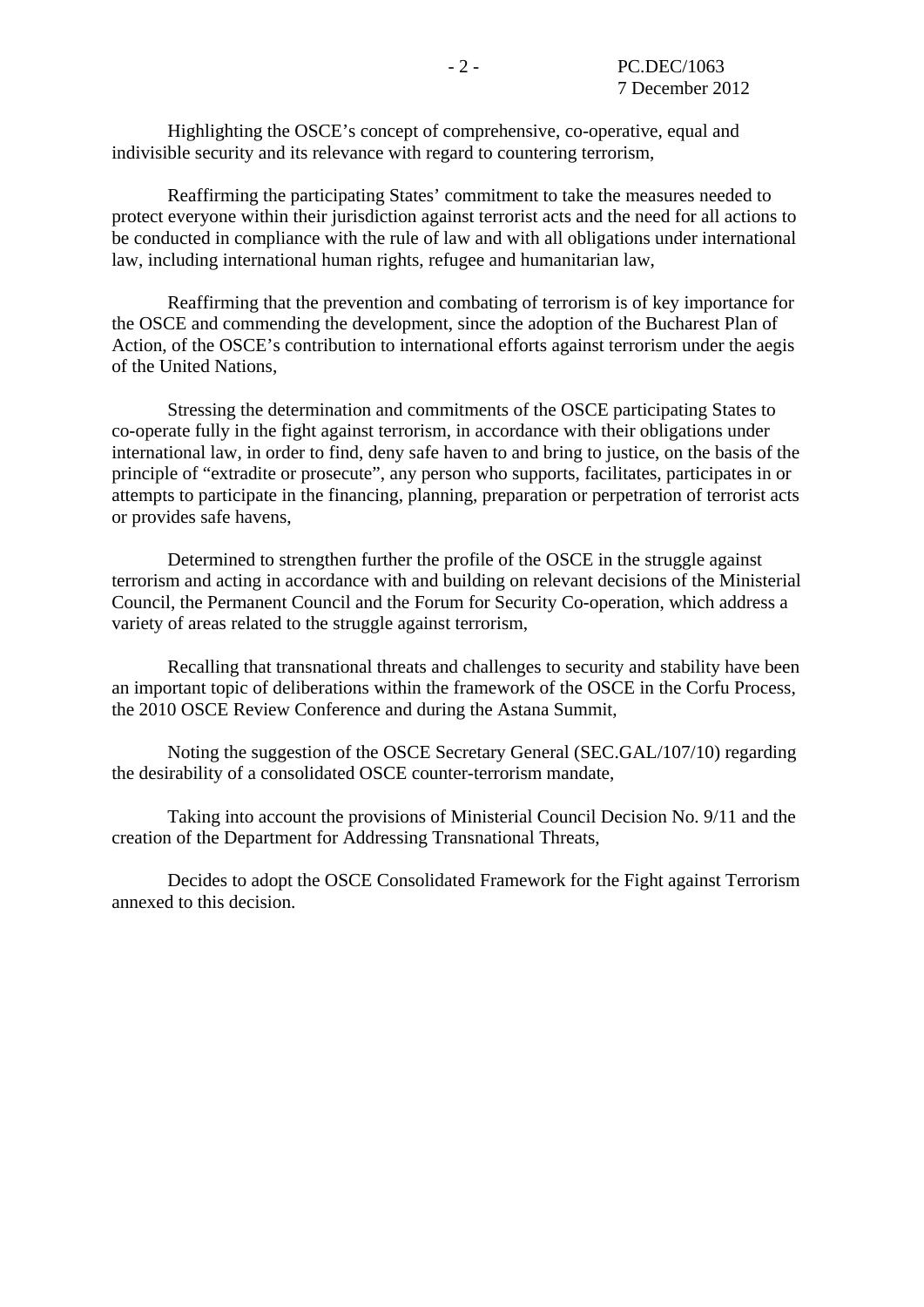PC.DEC/1063 7 December 2012 Annex

# **OSCE CONSOLIDATED FRAMEWORK FOR THE FIGHT AGAINST TERRORISM**

# **I. Objective of the consolidation document**

1. The OSCE's contribution to broader international efforts against terrorism was given particular impetus with the adoption of the Bucharest Plan of Action for Combating Terrorism in December 2001 and the OSCE Charter on Preventing and Combating Terrorism in December 2002. Over the past ten years, the OSCE participating States have adopted a number of additional decisions specifying various commitments and mandates related to the fight against terrorism for the OSCE executive structures<sup>[1](#page-4-0)</sup>. Building on these documents and on the valuable work carried out by the Organization, the present consolidated document highlights operational principles and identifies the strategic focus of the OSCE's counter-terrorism role to guide future activities. It aims at enhancing the profile and added value of the OSCE's contribution to the global efforts to eradicate terrorism and at facilitating communication and strengthening co-operation with key partners and organizations.

# **II. The OSCE approach and commitments in the fight against terrorism**

2. The participating States agree that terrorism remains one of the most significant threats to peace, security and stability, as well as to the enjoyment of human rights and social and economic development, in the OSCE area and beyond. Terrorism seeks to undermine the very values that unite the OSCE participating States. Countering terrorism will therefore remain of key importance to the OSCE participating States and to the Organization as a whole, based on strict compliance with the Charter of the United Nations and other applicable obligations under international law, and full adherence to all OSCE norms, principles and commitments.

3. The OSCE participating States stand united in their resolution to implement effective measures to combat terrorism, in all its forms and manifestations, as a serious crime that has no justification, whatever its motivation or origin may be. The OSCE participating States are committed to co-operate fully in the fight against terrorism, in accordance with their obligations under international law, in order to find, deny safe haven to and bring to justice, on the basis of the principle "extradite or prosecute", any person who supports, facilitates, participates or attempts to participate in the financing, planning, preparation or perpetration of terrorist acts or provides safe havens. The OSCE participating States will continue to work together to prevent, suppress, investigate and prosecute terrorism-related acts, including through increased co-operation.

1

<span id="page-4-0"></span><sup>1</sup> A list of these decisions is contained in the attachment to this document.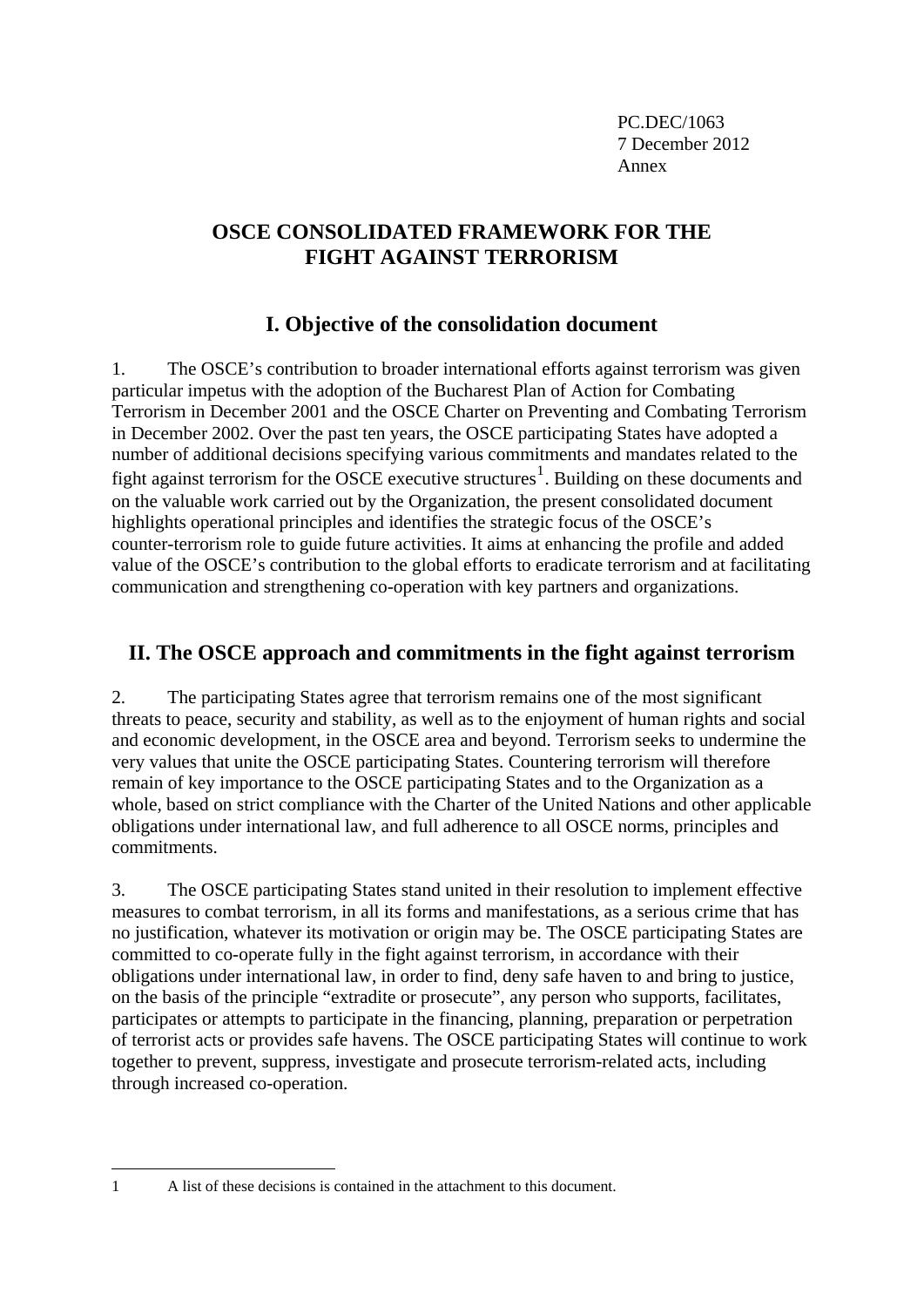4. The OSCE participating States are committed to conducting all measures and to developing co-operation aimed at combating terrorism, in strict accordance with the rule of law, the United Nations Charter and their obligations under international law, including international human rights, refugee and humanitarian law. The OSCE participating States firmly reject the identification of terrorism with any nationality or religion, and reaffirm that action against terrorism is not aimed against any religion or people.

5. The OSCE participating States are convinced that combating terrorism requires comprehensive and sustained efforts, addressing the manifestations of terrorism, as well as the various social, economic, political and other factors, which might engender conditions in which terrorist organizations could engage in recruitment and win support. Such factors far from being inclusive, were referred to *inter alia* in the UN Global Counter-Terrorism Strategy, in the OSCE Ministerial Statement on Supporting the UN Global Counter-Terrorism Strategy and in the OSCE Bucharest Plan of Action for Combating Terrorism.

6. The OSCE participating States recognize that countering terrorism requires an inclusive and co-ordinated approach, and they are committed to developing a co-operative approach at all levels, including co-ordination among national authorities, co-operation among States, co-operation with relevant international and regional organizations and, where appropriate, establishment of public-private partnerships between State authorities, the private sector (business community, industry), civil society and the media.

7. The OSCE participating States recognize that similar approaches can be used to address terrorism and other transnational threats to security, such as organized crime; the proliferation of weapons of mass destruction; illegal activities endangering cyber security; and illicit trafficking in small arms and light weapons, drugs and human beings. Therefore, they undertake to enhance co-ordination and leverage synergies to strengthen their comprehensive response to these threats.

8. The OSCE participating States recognize the leading role of the United Nations in the international effort to eradicate terrorism, and they reaffirm that the relevant United Nations conventions and protocols and United Nations Security Council resolutions constitute the primary international legal framework for the fight against terrorism.

9. The OSCE participating States support the United Nations Global Counter-Terrorism Strategy and are committed to its full implementation. The OSCE approach to the fight against terrorism corresponds to the Strategy, which calls on all States to address not only the manifestations of terrorism, but also, as appropriate, the conditions conducive to terrorism and its spread.

10. The OSCE participating States are determined to work together to prevent and combat terrorism based on all the OSCE norms, principles and commitments across the politico-military, economic and environmental and human dimensions of security. They stress the importance of implementation of all the OSCE commitments aimed at combating terrorism, as enshrined in this Consolidated Framework, and in the Bucharest Plan of Action, the OSCE Charter on Preventing and Combating Terrorism and other relevant OSCE documents.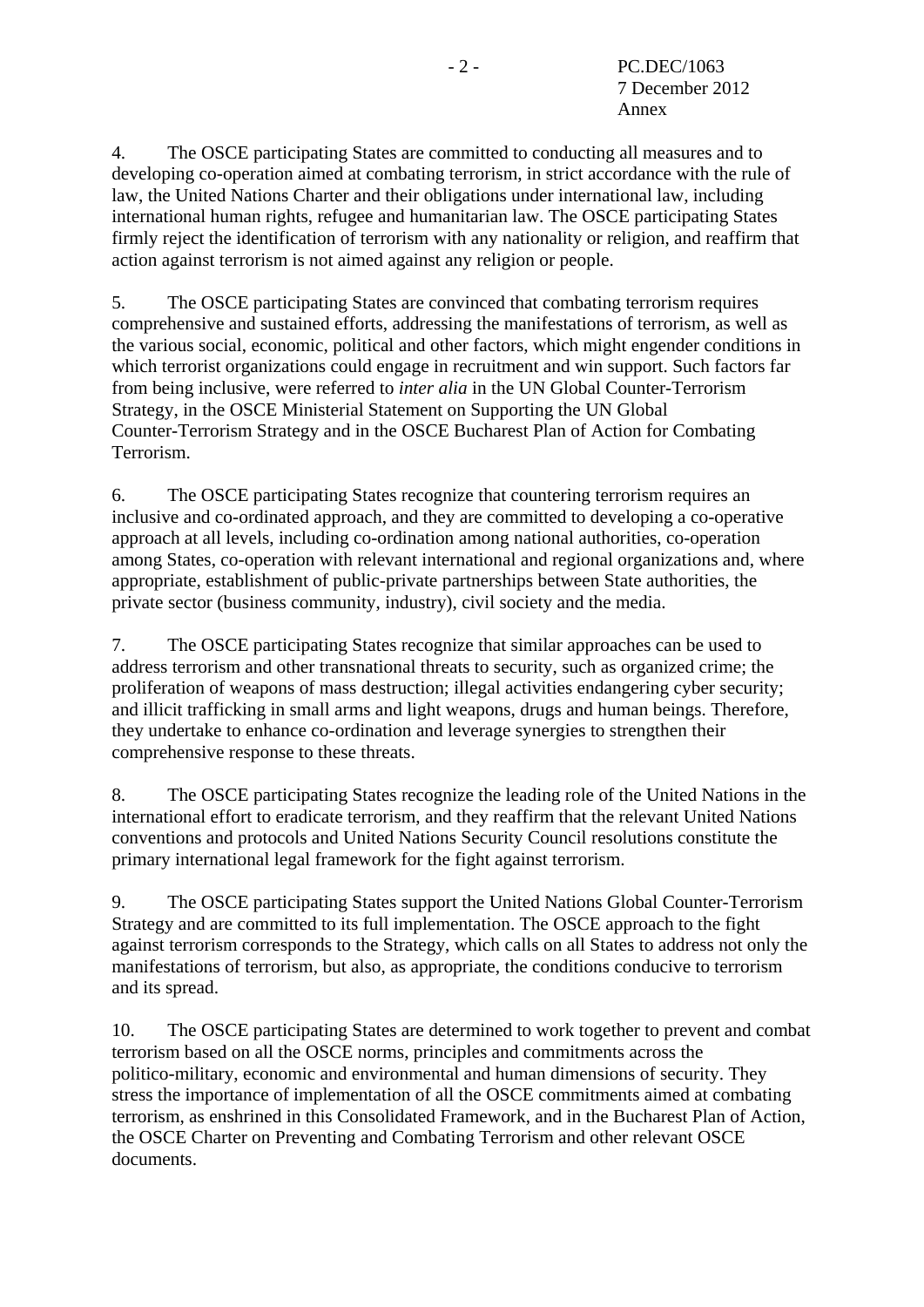# **III. The OSCE's anti-terrorism profile and comparative advantages**

11. The OSCE, as a regional arrangement under Chapter VIII of the United Nations Charter, is determined to contribute to the global fight against terrorism. The OSCE's role is to assist its participating States, at their request and in close co-ordination with the United Nations and relevant specialized international organizations, in fulfilling their international obligations and the OSCE commitments in the field of combating terrorism.

12. The OSCE seeks to achieve this objective by focusing on its unique organizational strengths to contribute to global efforts against terrorism. Recognizing that other international organizations and national governments are better placed and equipped to assess and to develop technical and operational responses to the threat of terrorism, the OSCE contributes in ways that both address the conditions that may foster and sustain terrorism and that strengthen States' capacities to prevent and combat terrorism within the framework of the OSCE's cross-dimensional and comprehensive security concept:

- Promotes a comprehensive approach to security, linking the politico-military, economic and environmental, and human dimensions, thereby providing a framework for coherent and sustained actions in preventing and combating terrorism. This comprehensive approach is well suited to address at the regional level challenges posed by terrorism, to ensure respect for the rule of law, human rights and fundamental freedoms; to identify and address the factors conducive to terrorism; and to explore synergies in addressing new and emerging transnational threats and challenges to security and stability;
- Provides a framework for multi-stakeholder dialogue, awareness-raising, exchange of expertise and networking, rooted in its status as the largest, most inclusive and comprehensive regional security organization; its long-standing and close co-operation with United Nations agencies and bodies, specialized international organizations and other relevant organizations; and its tradition of promoting engagement with and involvement of the private sector, civil society and the media;
- Draws on a unique set of complementary executive structures, with recognized thematic expertise and extensive networks of experts in the public and private sectors, as well as civil society and the media, which facilitate the delivery of counter-terrorism activities at the regional, subregional and national levels. A wide presence in the field is an important asset, allowing the organization to assess and respond to specific requirements and requests from participating States, to foster dialogue and to implement customized projects to help build national capacities to counter terrorism.

13. Through the holding of conferences and workshops, programmatic activity, training and information-sharing, the OSCE enables the exchange of good practices and lessons learned and customized capacity-building, promoting a comprehensive and co-operative approach to countering terrorism.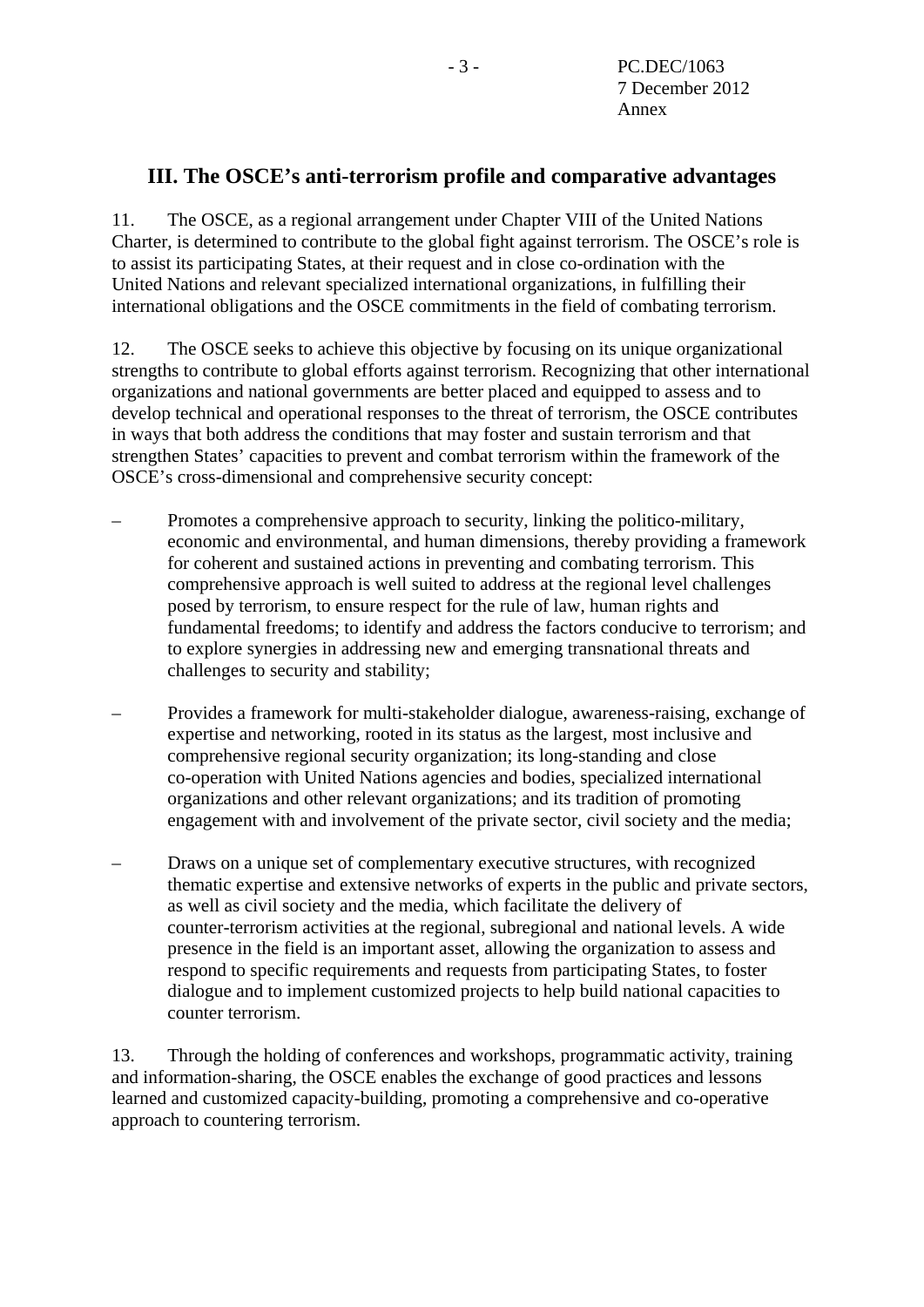# **IV. OSCE activities aimed at countering terrorism**

14. The OSCE participating States have adopted political commitments in a variety of areas relevant to the fight against terrorism, across the three dimensions of the OSCE's comprehensive approach to security. These address both the conditions that may encourage, enable, foster and sustain terrorism, and States' capacities to prevent and combat terrorism.

#### **OSCE activities to eliminate the conditions conducive to the spread of terrorism**

15. In support of the implementation of relevant OSCE commitments, at the request of the relevant participating State(s) and within existing mandates, the OSCE will pursue activities designed to help eliminate the conditions in which terrorists may win support and engage in recruitment, including through:

- Addressing negative socio-economic factors, such as lack of good governance, corruption and high unemployment;
- Strengthening democratic institutions and the rule of law, promoting dialogue between State and society, and ensuring respect for human rights and fundamental freedoms;
- Combating intolerance and discrimination and promoting mutual respect, coexistence and harmonious relations between ethnic, religious, linguistic and other groups, *inter alia* through projects and programmes involving all sectors of society, as well as through constructive co-operation among participating States in this regard;
- Preventing violent conflicts and promoting peaceful settlement of disputes. Increased efforts should be made to resolve existing conflicts in the OSCE area in a peaceful and negotiated manner, within agreed formats, fully respecting the norms and principles of international law enshrined in the United Nations Charter, as well as the Helsinki Final Act.

#### **OSCE activities to enhance co-operation and build capacity to prevent and combat terrorism**

16. In support of the implementation of relevant OSCE commitments, at the request of the relevant participating States and within existing mandates, the Organization will pursue its activities to enhance co-operation and build capacity at the national, regional and subregional levels to prevent and combat terrorism, *inter alia* in the areas of criminal justice, law enforcement, and border security and management, within a framework based on the rule of law and respect for human rights, in order to:

– Provide assistance on harmonizing domestic legislation with, and offer technical assistance and advice on, the implementation of relevant international obligations, in particular, under relevant UN Security Council resolutions related to countering terrorism and universal anti-terrorism conventions and protocols, as well as the UN Convention against Transnational Organized Crime and, as appropriate, its additional protocols, and the UN Convention against Corruption;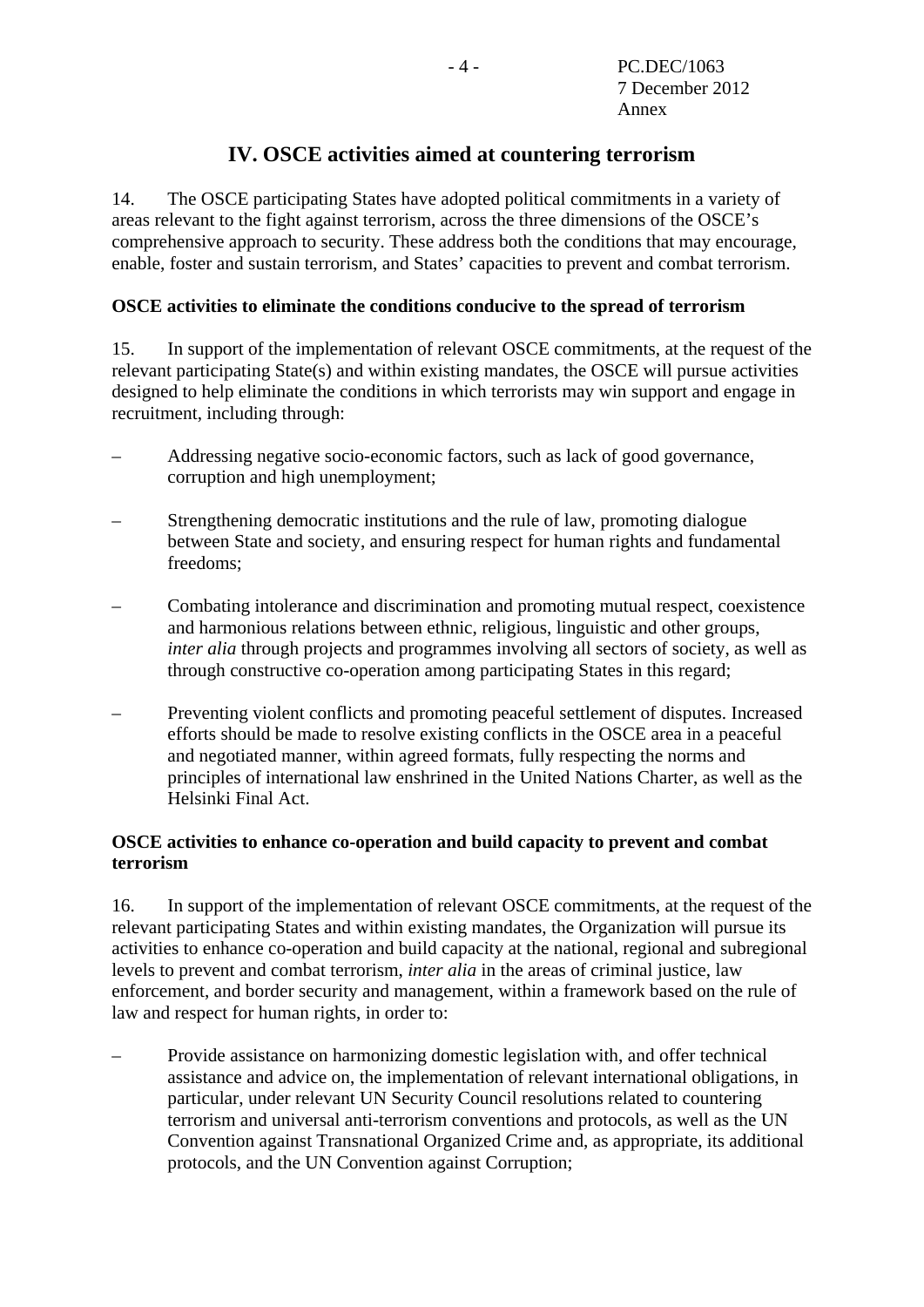- Strengthen domestic legal frameworks and institutions that uphold the rule of law, such as law enforcement agencies, the judiciary and the prosecuting authorities, bar associations and defence attorneys;
- Prevent and detect the movements of terrorists and deny them safe haven;
- Suppress the financing of terrorism, including its linkages with money-laundering and illegal economic activities;
- Prevent the illicit movement of weapons and chemical, biological, radiological and nuclear materials;
- Counter violent extremism and all forms of radicalization leading to terrorism, as well as stem recruitment and training for terrorism;
- Prosecute criminal matters related to acts of terrorism and terrorism-related crimes;
- Improve the security of international transportation and of other critical infrastructure;
- Place a focus on the role of victims of terrorism and their families, promoting best practices in the area of solidarity with them and ensuring that their voices are heard.

#### **Strategic focus areas for OSCE counter-terrorism activities**

17. Taking into account that the terrorist threat is multifaceted and evolving, the OSCE will remain flexible in its thematic focus and in responding to the various concerns and needs of its broad membership in the field of countering terrorism. Specific emphasis will be placed on the following strategic areas when considering future OSCE counter-terrorism activities, in line with relevant OSCE counter-terrorism commitments and existing mandates:

- Promoting the implementation of the international legal framework against terrorism and enhancing international legal co-operation in criminal matters related to terrorism;
- Countering violent extremism and radicalization that lead to terrorism, following a multidimensional approach;
- Preventing and suppressing the financing of terrorism;
- Countering use of the Internet for terrorist purposes;
- Promoting dialogue and co-operation on counter-terrorism issues, in particular, through public-private partnerships between State authorities and the private sector (business community, industry), as well as civil society and the media;
- Strengthening national efforts to implement United Nations Security Council resolution 1540 (2004) on non-proliferation of weapons of mass destruction;
- Strengthening travel document security;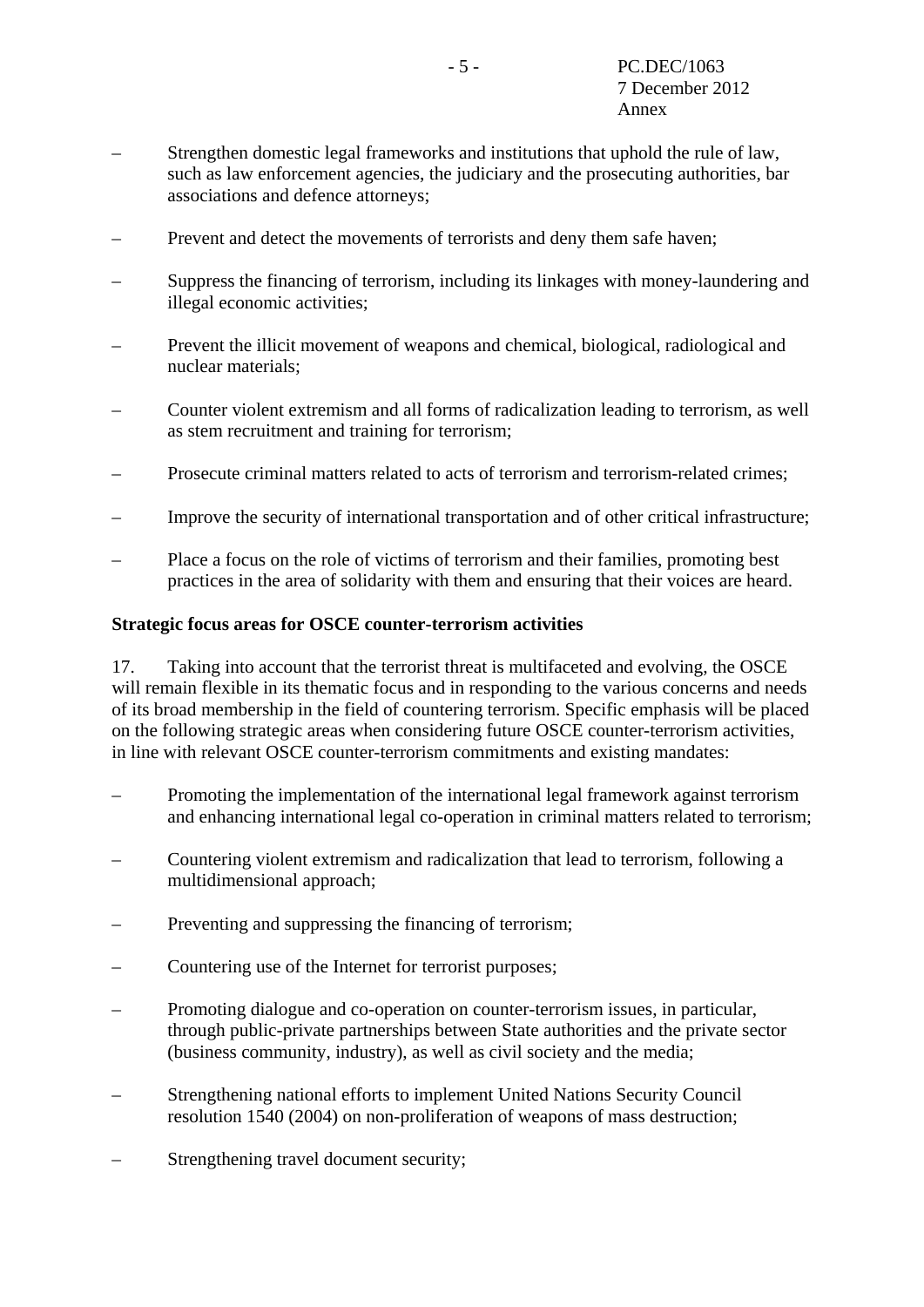– Promoting and protecting human rights and fundamental freedoms in the context of counter-terrorism measures.

### **V. Coherence, co-ordination and co-operation**

18. In order to achieve greater unity of purpose and value-added activities contributing to the struggle against terrorism and other transnational threats, the OSCE will further co-ordinate its efforts internally and co-operate externally with relevant regional and international organizations, including through holding as appropriate and preferably annually, focused, results-oriented, OSCE-wide counter-terrorism conferences.

19. The OSCE Secretariat will continue to provide regular and ad hoc information to the Permanent Council and to its informal subsidiary bodies, and, in line with MC Decision No. 9/11, will carry out evaluations of these activities that relate to countering terrorism.

20. The Secretary General will continue to ensure co-ordinated efforts among thematic structures within the Secretariat and other executive structures in the pursuit of activities related or relevant to counter-terrorism, in order to maximize the use of resources and available expertise.

21. The OSCE Secretariat will continue to ensure the facilitation and cross-dimensional and cross-institutional co-ordination of all OSCE counter-terrorism activities, without prejudice to the mandates of other OSCE executive structures. To this end, other OSCE executive structures will proactively inform the Secretariat about their planned and ongoing activities related to counter-terrorism.

22. The Department for Addressing Transnational Threats/Action against Terrorism Unit (TNTD/ATU) will continue to act as the focal point and as an information resource and implementation partner on OSCE counter-terrorism activities. The TNTD/ATU will continue to co-ordinate the OSCE Counter-Terrorism Network (CTN) and will explore possible ways to strengthen it further, subject to available resources, by, *inter alia*, establishing an appropriate Web-based resource and convening meetings of CTN principal liaisons.

23. The Office for Democratic Institutions and Human Rights (ODIHR) will continue to address those issues within its mandate that relate to terrorism and to co-operate and co-ordinate with all the relevant OSCE executive structures to advance the OSCE human dimension commitments on the prevention of terrorism, within the OSCE's comprehensive concept of security.

24. In accordance with its mandate, the Representative on Freedom of the Media (RFoM) will pursue its activity, with a view to advancing OSCE commitments, will continue to co-operate and co-ordinate with all the relevant executive structures and to work with participating States and assist them in fulfilling their OSCE commitments related to countering terrorism.

25. The Office of the Co-ordinator of OSCE Economic and Environmental Activities (OCEEA) will continue to work to address those issues within its mandate that relate to terrorism and to co-operate and co-ordinate with all the relevant executive structures to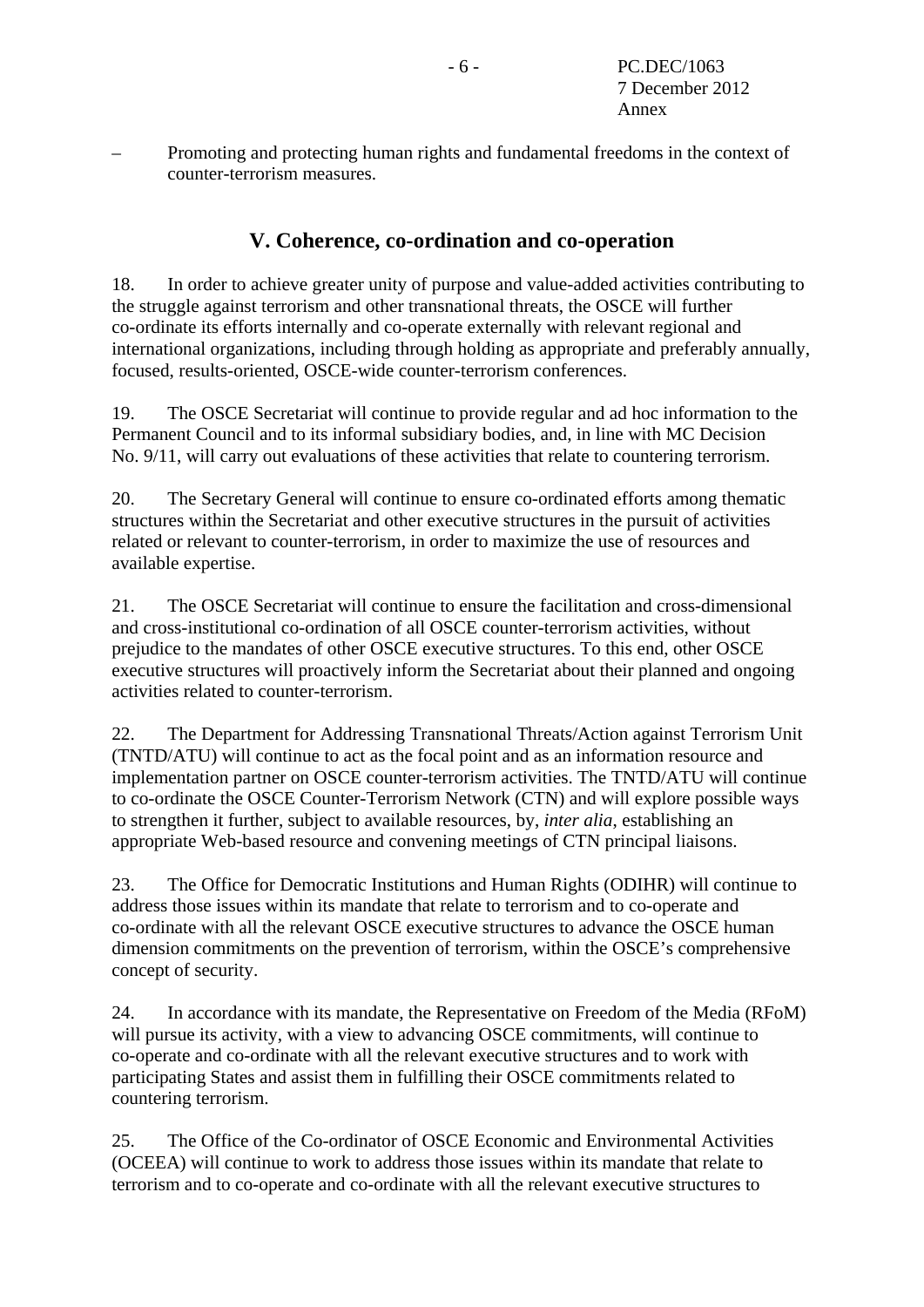advance OSCE commitments and will continue to work with participating States to support their efforts in preventing and suppressing the financing of terrorism.

26. The OSCE, on the basis of the Platform for Co-operative Security (1999), will continue to co-ordinate closely with the United Nations, in particular with the Counter-Terrorism Implementation Task Force (CTITF) and its entities, and will co-operate with other relevant international and regional organizations to avoid duplication of efforts and maximize synergies in addressing counter-terrorism issues; the Secretariat, and in particular the TNTD/ATU, will serve as primary interface in this regard.

27. The OSCE executive structures, within their mandates, will continue to co-operate closely with State authorities, the private sector (business community, industry), civil society and the media in addressing counter-terrorism issues, in order to foster commitment, local ownership, partnership and sustainability.

28. The OSCE will seek to intensify further co-operation with the OSCE Partners for Co-operation in respect of commitments and activities related to counter-terrorism. It will continue to invite the Partners to participate in and contribute to OSCE projects, and will consider the implementation of joint projects at their request, in accordance with established procedures.

29. OSCE counter-terrorism efforts and their implementation will be performed within available resources, taking into account the experience that has been acquired by the OSCE executive structures and respecting their mandates, and in accordance with the applicable provisions of the 2004 OSCE Action Plan for the Promotion of Gender Equality.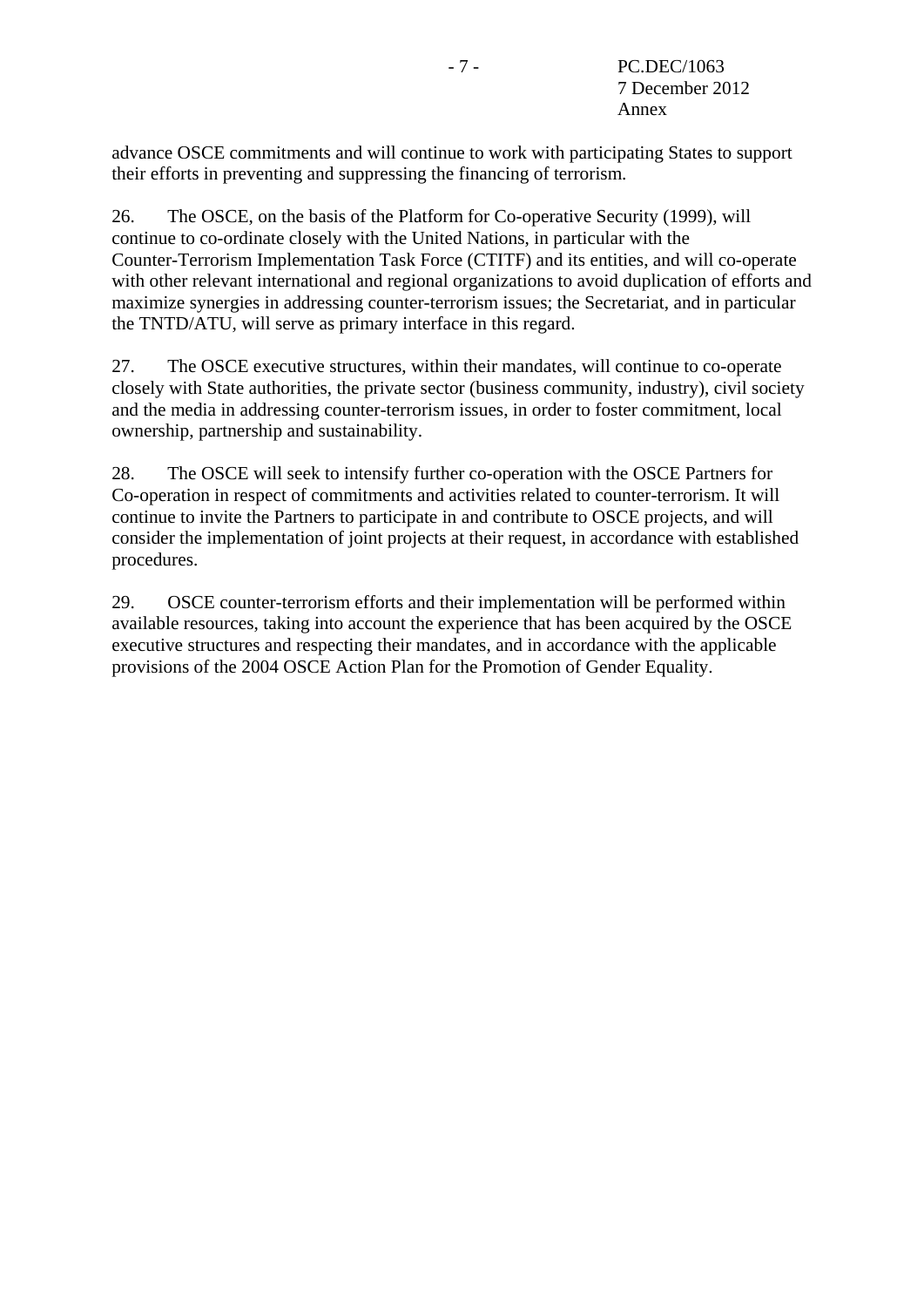PC.DEC/1063 7 December 2012 Annex Attachment

# **DECISIONS AND DOCUMENTS ADOPTED BY THE OSCE MINISTERIAL COUNCIL, PERMANENT COUNCIL AND FORUM FOR SECURITY CO-OPERATION WITH A FOCUS ON THE OSCE'S CONTRIBUTION TO INTERNATIONAL EFFORTS AGAINST TERRORISM**

*[OSCE Principles Governing Non-Proliferation](http://www.osce.org/fsc/16530)*, 3 December 1994

*Code of Conduct on Politico-Military Aspects of Security (DOC.FSC/1/95),* 3 December 1994

OSCE Istanbul Summit, *Charter for European Security*, 18–19 November 1999

*[OSCE Document on Small Arms and Light Weapons](http://www.osce.org/fsc/20783)*, 24 November 2000

Ministerial Council Decision No. 1, *Bucharest Plan of Action for Combating Terrorism*  (MC(9).DEC/1, Annex), 4 December 2001

Ministerial Council Decision No. 1, *Implementing the OSCE commitments and activities on combating terrorism* [\(MC\(10\).DEC/1\)](http://www.osce.org/mc/42530), 7 December 2002

*OSCE Strategy to Address Threats to Security and Stability in the Twenty-First Century*  ([MC\(11\).JOUR/2,](http://www.osce.org/mc/17504) Annex 3), 2 December 2003

*OSCE Charter on Preventing and Combating Terrorism* ([MC\(10\).JOUR/2,](http://www.osce.org/mc/42536) Annex 1), 7 December 2002

Permanent Council Decision No. 487, *Financial Action Task Force (FATF) self assessments on terrorist financing* (PC.DEC/487), 11 July 2002

*[OSCE Document on Stockpiles of Conventional Ammunition](http://www.osce.org/fsc/15792)*, 19 November 2003

*OSCE Strategy Document for the Economic and Environmental Dimension*  ([MC\(11\).JOUR/2,](http://www.osce.org/eea/20705) Annex 1), 2 December 2003

Ministerial Council Decision No. 6/03, *Terms of reference for the OSCE Counter Terrorism Network and its Annex* (MC.DEC/6/03), 2 December 2003

Ministerial Council Decision No. 7/03, *Travel document security* [\(MC.DEC/7/03\)](http://www.osce.org/mc/18445), 2 December 2003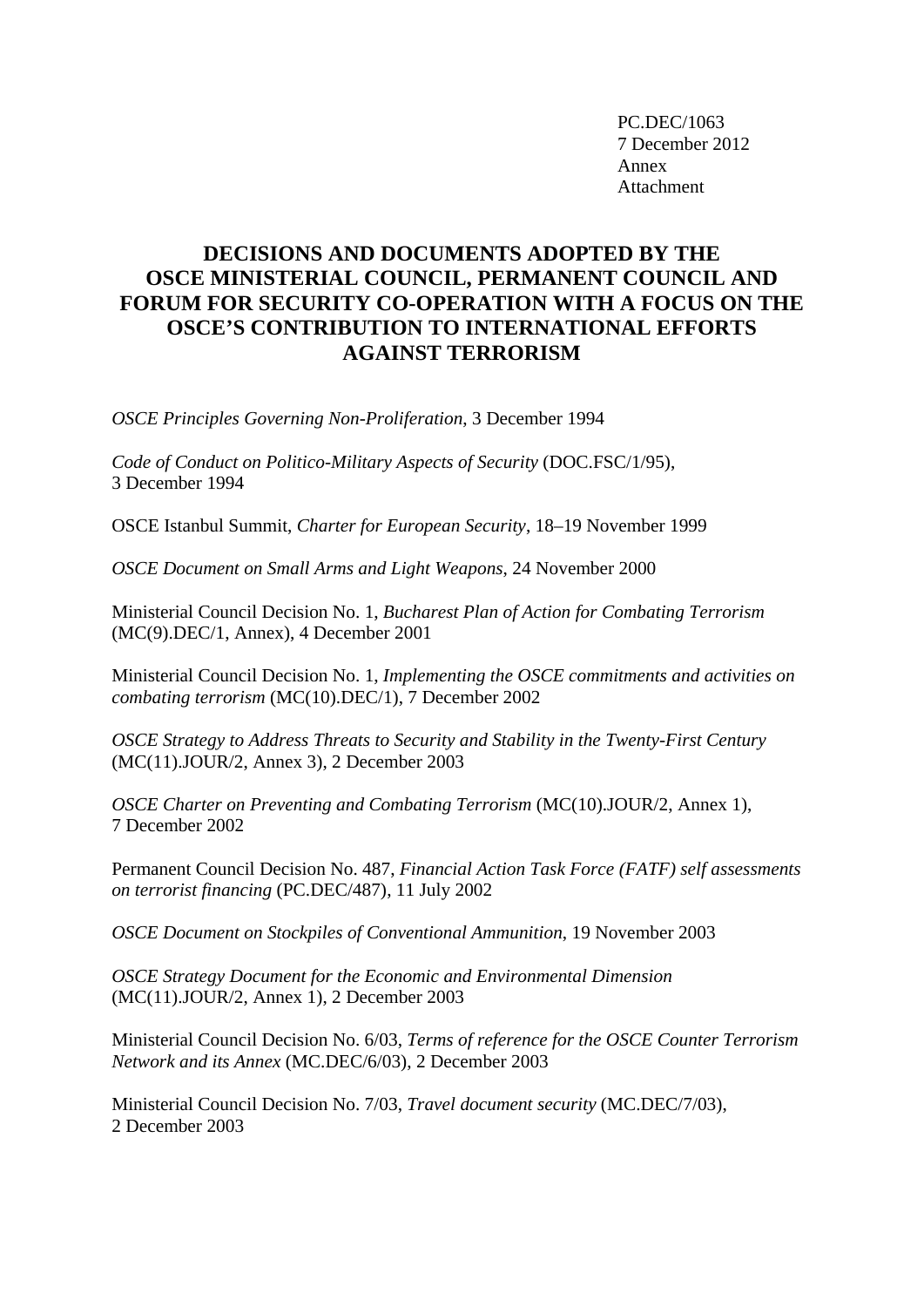*Ministerial Statement on Preventing and Combating Terrorism* [\(MC\(12\).JOUR/2](http://www.osce.org/mc/38760), Annex 1), 7 December 2004

Permanent Council Decision No. 617, *Further measures to suppress terrorist financing*  ([PC.DEC/617](http://www.osce.org/pc/35014)), 1 July 2004

Permanent Council Decision No. 618, *Solidarity with victims of terrorism* (PC.DEC.618), 1 July 2004

Forum for Security Co-operation Decision No. 5/04, *Standard elements of end-user certificates and verification procedures for SALW exports* ([FSC.DEC/5/04\)](http://www.osce.org/fsc/16941), 17 November 2004

Forum for Security Co-operation Decision No. 8/04, *OSCE Principles on the Control of Brokering in Small Arms and Light Weapons* ([FSC.DEC/8/04\)](http://www.osce.org/fsc/18432), 24 November 2004

Ministerial Council Decision No. 3/04, *Combating the use of the Internet for terrorist purposes* [\(MC.DEC/3/04\)](http://www.osce.org/mc/42647), 7 December 2004

Ministerial Council Decision No. 4/04, *Reporting lost/stolen passports to Interpol's automated search facility/stolen travel document database (ASF-STD)* ([MC.DEC/4/04](http://www.osce.org/mc/16414)), 7 December 2004

Ministerial Council Decision No. 9/04, *Enhancing container security* [\(MC.DEC/9/04\)](http://www.osce.org/mc/22537), 7 December 2004

Ministerial Council Decision No. 14/04, *2004 OSCE Action Plan for the Promotion of Gender Equality* (MC.DEC/14/04), 7 December 2004

Permanent Council Decision No. 557/Rev.1, *[OSCE Action Plan to Combat Trafficking in](http://www.osce.org/pc/15944)  [Human Beings](http://www.osce.org/pc/15944)* (PC.DEC/557/Rev.1), 7 July 2005, initially adopted as PC.DEC/557 of 24 July 2003

Permanent Council Decision No. 670, *Co-operation between the Organization for Security and Co-operation in Europe and the Council of Europe* (PC.DEC/670), 28 April 2005

Permanent Council Decision No. 683, *Countering the threat of radioactive sources* ([PC.DEC/683](http://www.osce.org/pc/15919)), 7 July 2005

Forum for Security Co-operation Decision No.7/05, *Supporting the effective implementation of UN Security Council resolution 1540 (2004)* ([FSC.DEC/7/05/Corr.1](http://www.osce.org/fsc/17396)), 30 November 2005

Ministerial Council Decision No. 7/05, *Supporting the effective implementation of UN Security Council resolution 1540 (2004)* ([MC.DEC/7/05](http://www.osce.org/mc/17444)), 6 December 2005

*Ministerial Statement on the International Convention for the Suppression of Acts of Nuclear Terrorism* ([MC.DOC/1/05](http://www.osce.org/mc/17195)), 20 June 2005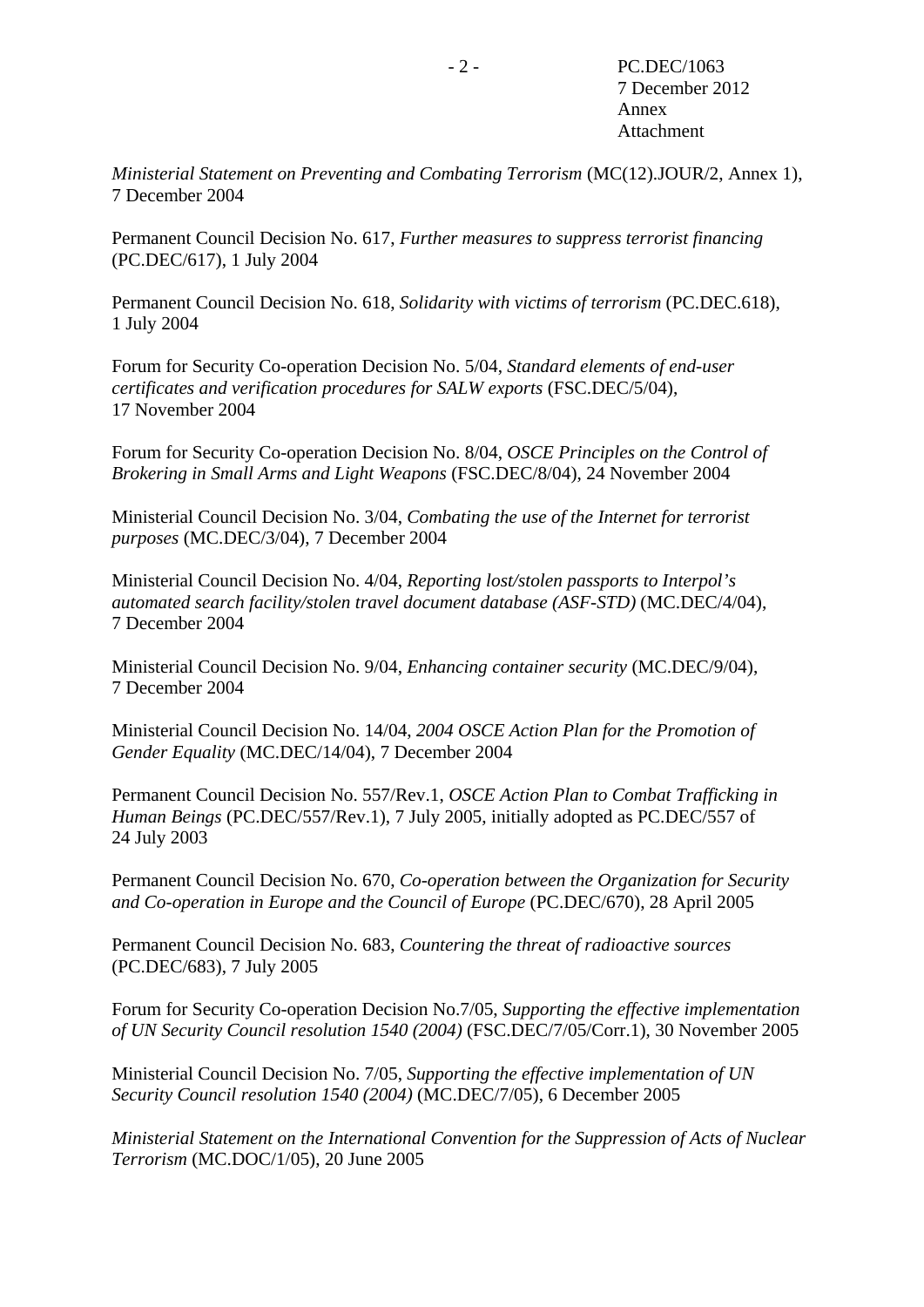Ministerial Council Decision No. 4/05, *Enhancing legal co-operation in criminal matters to counter terrorism* [\(MC.DEC/4/05](http://www.osce.org/mc/17425)), 6 December 2005

Ministerial Council Decision No. 6/05, *Further measures to enhance container security* ([MC.DEC/6/05](http://www.osce.org/mc/17438)), 6 December 2005

Forum for Security Co-operation Decision No. 10/06, *Supporting national implementation of United Nations Security Council resolution 1540 (2004)* ([FSC.DEC/10/06\)](http://www.osce.org/fsc/22712), 30 November 2006

Ministerial Council Decision No. 5/06, *Organized crime* [\(MC.DEC/5/06\)](http://www.osce.org/mc/23060), 5 December 2006

*Ministerial Statement on Supporting and Promoting the International Legal Framework against Terrorism* [\(MC.DOC/5/06\)](http://www.osce.org/mc/23029), 5 December 2006

Ministerial Council Decision No. 6/06, *Further measures to prevent the criminal use of lost/stolen passports and other travel documents* [\(MC.DEC/6/06](http://www.osce.org/mc/23066)), 5 December 2006

Ministerial Council Decision No. 7/06, *Countering the use of Internet for terrorist purposes* ([MC.DEC/7/06](http://www.osce.org/mc/23078)), 5 December 2006

Ministerial Council Decision No. 10/06, *Supporting national implementation of UN Security Council resolution 1540 (2004)* ([MC.DEC/10/06](http://www.osce.org/mc/23102)), 5 December 2006

Forum for Security Co-operation Decision No. 14/07, *Support by the OSCE FSC for the Global Initiative to Combat Nuclear Terrorism* [\(FSC.DEC/14/07](http://www.osce.org/fsc/28987)), 21 November 2007

*Ministerial Statement on Supporting the United Nations Global Counter-Terrorism Strategy* ([MC.DOC/3/07\)](http://www.osce.org/mc/29544), 30 November 2007

Ministerial Council Decision No. 5/07, *Public-private partnerships in countering terrorism* ([MC.DEC/5/07](http://www.osce.org/mc/29569)), 30 November 2007

Ministerial Council Decision No. 6/07, *Protecting critical energy infrastructure from terrorist attack* [\(MC.DEC/6/07\)](http://www.osce.org/mc/29482), 30 November 2007

Forum for Security Co-operation Decision No. 5/08, *Updating the OSCE Principles for Export Controls of Man-Portable Air Defence Systems* ([FSC.DEC/5/08\)](http://www.osce.org/fsc/32082), 26 May 2008

Forum for Security Co-operation Decision No. 11/08, *Introducing best practices to prevent destabilizing transfers of small arms and light weapons through air transport and on an associated questionnaire* ([FSC.DEC/11/08\)](http://www.osce.org/fsc/34865), 5 November 2008

Ministerial Council Decision No. 7/08, *Further strengthening the rule of law in the OSCE area* [\(MC.DEC/7/08](http://www.osce.org/mc/35494)), 5 December 2008

Ministerial Council Decision No. 10/08, *Further promoting the OSCE's action in countering terrorism* [\(MC.DEC/10/08\)](http://www.osce.org/mc/35526), 5 December 2008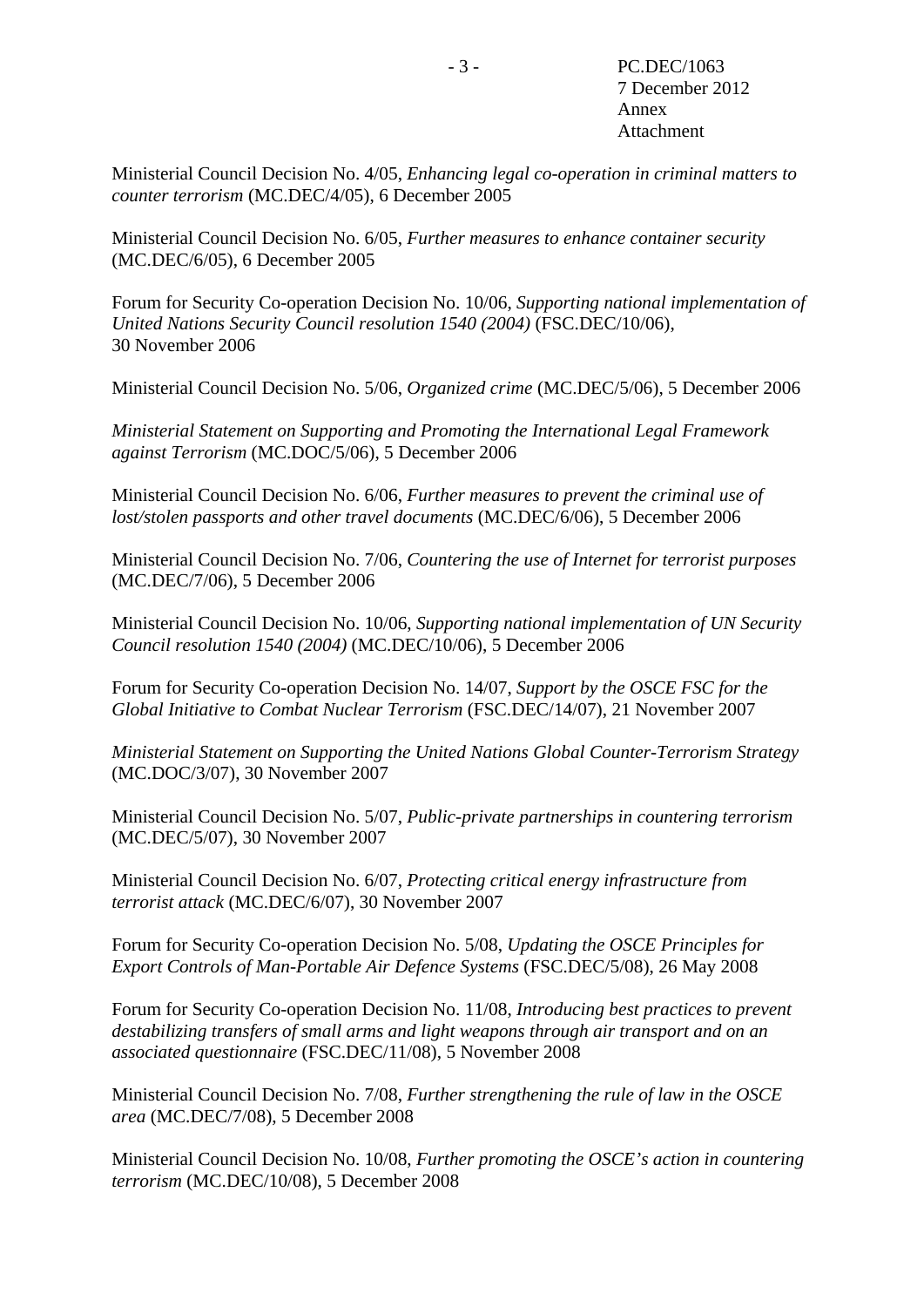Forum for Security Co-operation Decision No. 7/09, *Best Practice Guide on United Nations Security Council Resolution 1540 Export Controls and Transshipment* ([FSC.DEC/7/09\)](http://www.osce.org/fsc/39193), 30 September 2009

*Ministerial Declaration on Non-Proliferation* ([MC.DOC/5/09\)](http://www.osce.org/cio/40692), 2 December 2009

Ministerial Council Decision No. 3/09, *Further measures to support and promote the international legal framework against terrorism* [\(MC.DEC/3/09\)](http://www.osce.org/cio/40693), 2 December 2009

Ministerial Council Decision No. 6/09, *Strengthening dialogue and co-operation on energy security in the OSCE area* ([MC.DEC/6/09](http://www.osce.org/cio/40708)), 2 December 2009

Ministerial Council Decision No. 11/09, *Travel document security/ICAO Public Key Directory* ([MC.DEC/11/09](http://www.osce.org/cio/40706)), 2 December 2009

Ministerial Council Decision No.16/09, *Issues relevant to the Forum for Security Co-operation* ([MC.DEC/16/09](http://www.osce.org/cio/40698)), 2 December 2009

*OSCE Plan of Action on Small Arms and Light Weapons* [\(FSC.DEC/2/10](http://www.osce.org/fsc/68450)), 26 May 2010

Forum for Security Co-operation Decision No. 3/11, *Destruction of conventional ammunition* (FSC.DEC/3/11), 23 March 2011